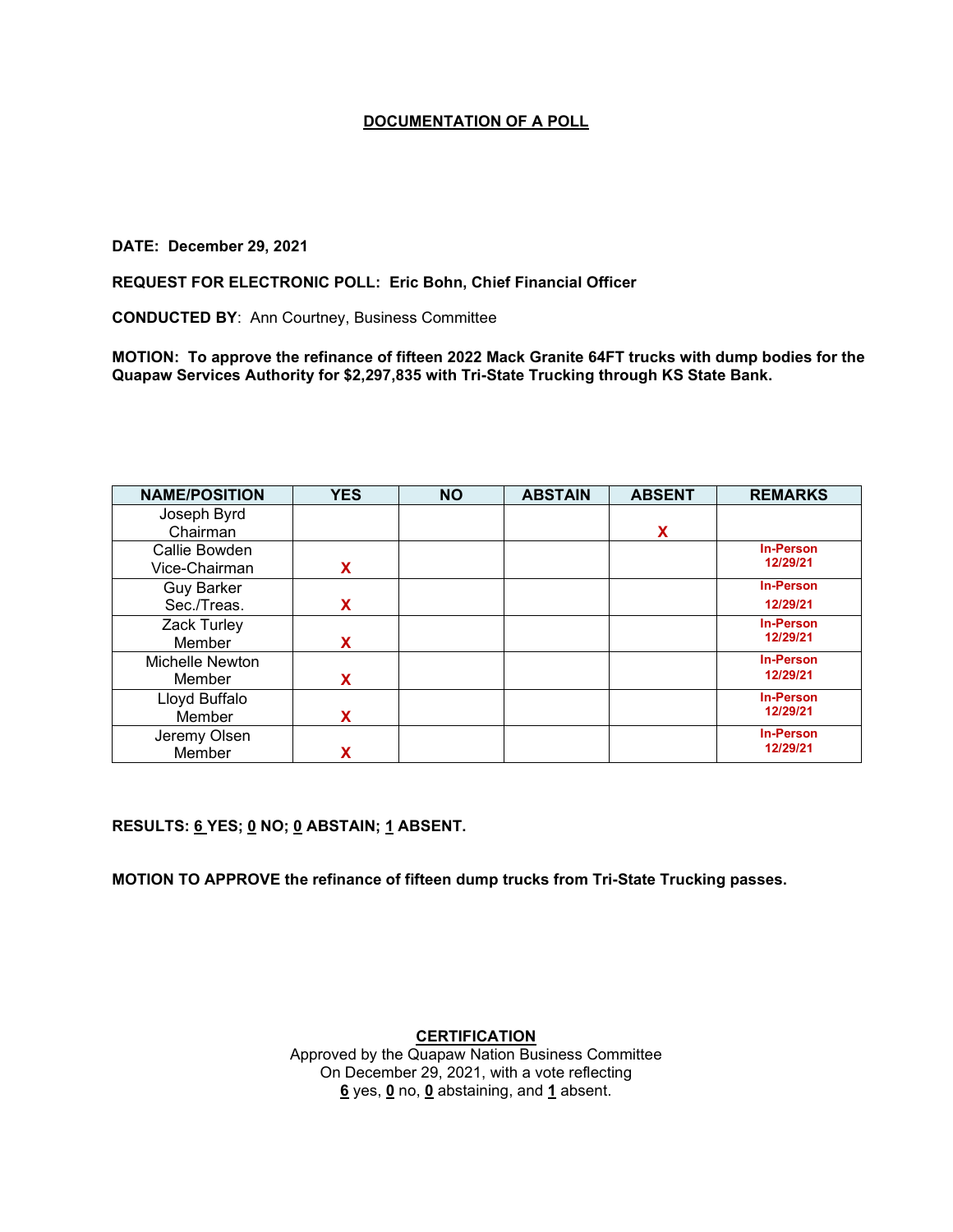### **DATE: December 15, 2021**

#### **REQUEST FOR ELECTRONIC POLL: Eric Bohn, Chief Financial Officer**

**CONDUCTED BY**: Ann Courtney, Business Committee

**MOTION: To approve the refinance of five 2020 Mack Granite 64FT trucks with dump bodies for the Quapaw Services Authority for \$562,895 with Tri-State Trucking through KS State Bank.**

| <b>NAME/POSITION</b> | <b>YES</b> | <b>NO</b> | <b>ABSTAIN</b> | <b>ABSENT</b> | <b>REMARKS</b>   |
|----------------------|------------|-----------|----------------|---------------|------------------|
| Joseph Byrd          |            |           |                |               | <b>In-Person</b> |
| Chairman             | x          |           |                |               | 12/15/21         |
| Callie Bowden        |            |           |                |               | <b>In-Person</b> |
| Vice-Chairman        | x          |           |                |               | 12/15/21         |
| <b>Guy Barker</b>    |            |           |                |               | <b>In-Person</b> |
| Sec./Treas.          | x          |           |                |               | 12/15/21         |
| Zack Turley          |            |           |                |               | <b>In-Person</b> |
| Member               | x          |           |                |               | 12/15/21         |
| Michelle Newton      |            |           |                |               | <b>In-Person</b> |
| Member               | x          |           |                |               | 12/15/21         |
| Lloyd Buffalo        |            |           |                |               | <b>In-Person</b> |
| Member               | X          |           |                |               | 12/15/21         |
| Jeremy Olsen         |            |           |                |               | <b>In-Person</b> |
| Member               |            |           |                |               | 12/15/21         |

**RESULTS: 7 YES; 0 NO; 0 ABSTAIN; 0 ABSENT.** 

**MOTION TO APPROVE the refinance of five dump trucks from Tri-State Trucking passes.**

**CERTIFICATION**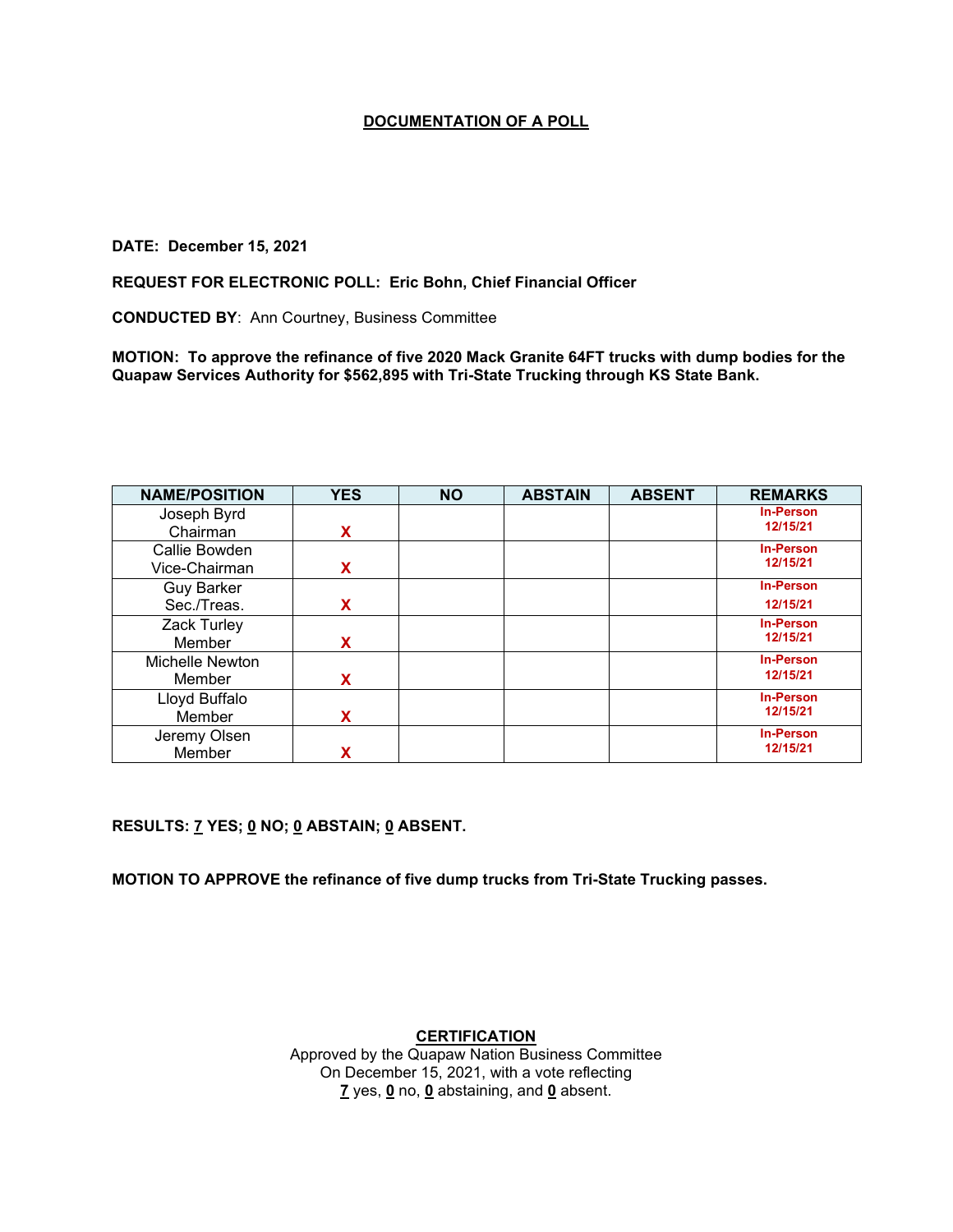### **DATE: November 29, 2021**

### **REQUEST FOR ELECTRONIC POLL: Maria Dam, Construction Remediation Manager**

**CONDUCTED BY**: Ann Courtney, BC Executive Secretary

**MOTION: Purchase a D6XC20 from Fabick CAT with a sale conversion date of 12/14/21 to utilize rental credits. Total price will be \$314,393.00.**

| <b>NAME/POSITION</b> | <b>YES</b> | <b>NO</b> | <b>ABSTAIN</b> | <b>ABSENT</b> | <b>REMARKS</b>   |
|----------------------|------------|-----------|----------------|---------------|------------------|
| Joseph Byrd          |            |           |                |               | <b>Email</b>     |
| Chairman             | x          |           |                |               | 12/14/21 9:56 PM |
| Callie Bowden        |            |           |                |               | <b>Email</b>     |
| Vice-Chairman        | x          |           |                |               | 12/7/21 9:12 AM  |
| <b>Guy Barker</b>    |            |           |                | X             |                  |
| Sec./Treas.          |            |           |                |               |                  |
| Zack Turley          |            |           |                |               | <b>Email</b>     |
| Member               | X          |           |                |               | 12/9/21 11:20 AM |
| Michelle Newton      |            |           |                |               | <b>Email</b>     |
| Member               | x          |           |                |               | 12/7/21 10:42 AM |
| Lloyd Buffalo        |            |           |                |               | <b>Email</b>     |
| Member               | x          |           |                |               | 12/7/21 12:10 PM |
| Jeremy Olsen         |            |           |                |               | <b>Email</b>     |
| Member               |            |           |                |               | 12/7/21 11:20 AM |

**RESULTS: 6 YES; 0 NO; 0 ABSTAIN; 1 ABSENT.** 

**MOTION TO APPROVE Purchase of a D6XC20 from Fabick CAT for \$314,393.00 passes.**

## **CERTIFICATION**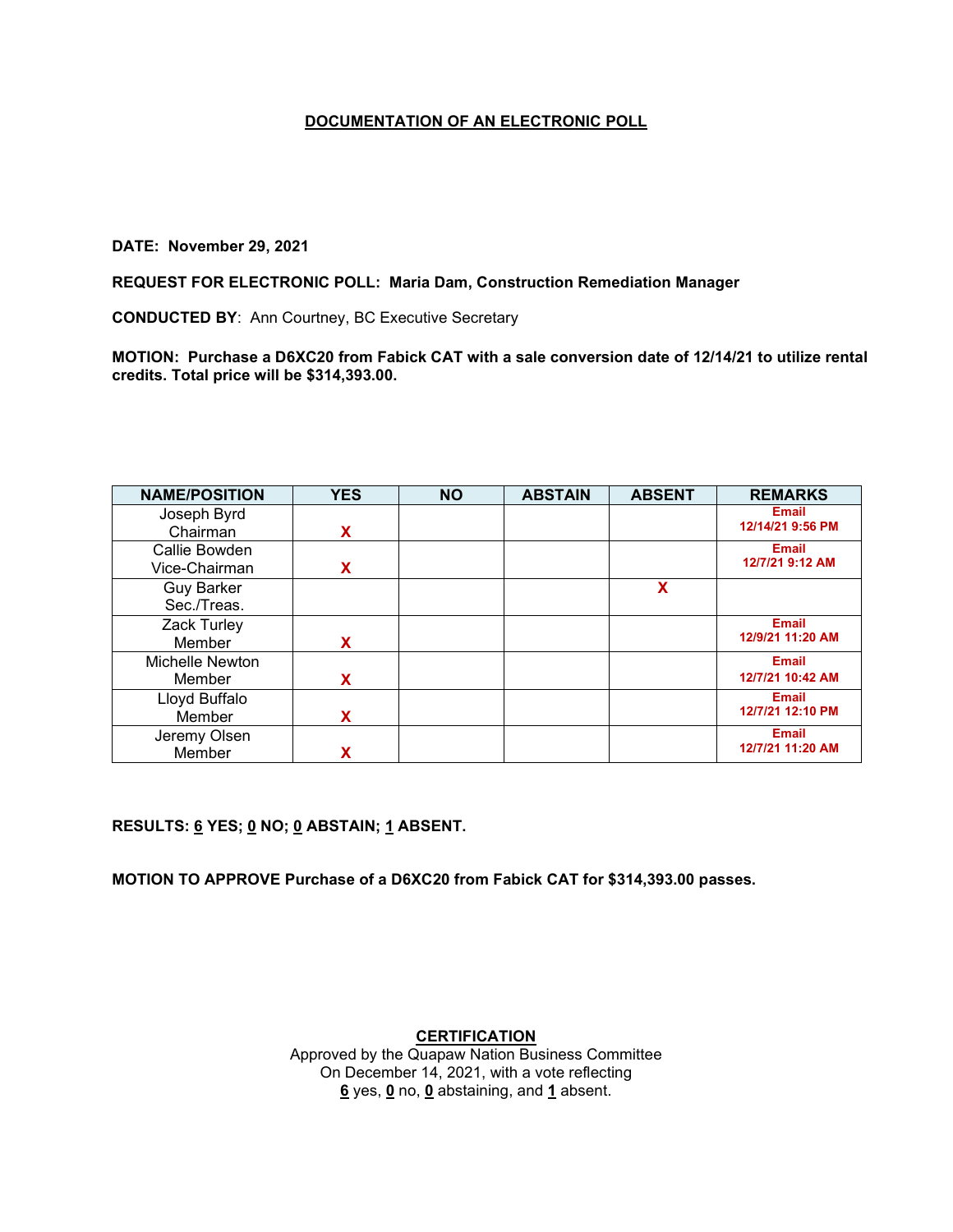### **DATE: December 1, 2021**

# **REQUEST FOR ELECTRONIC POLL: Steven Dismuke on behalf of QFSA**

**CONDUCTED BY**: Ann Courtney, Business Committee Executive Secretary

**MOTION: Purchase a Risco Vacuum Stuffer with twist linker from Arkansas Food Equipment for \$84,616.18 with CARES act monies.**

| <b>NAME/POSITION</b> | <b>YES</b> | <b>NO</b> | <b>ABSTAIN</b> | <b>ABSENT</b> | <b>REMARKS</b>   |
|----------------------|------------|-----------|----------------|---------------|------------------|
| Joseph Byrd          |            |           |                |               | <b>Email</b>     |
| Chairman             | X          |           |                |               | 12/2/21 8:26 AM  |
| Callie Bowden        |            |           |                |               | <b>Email</b>     |
| Vice-Chairman        | x          |           |                |               | 12/7/21 9:11 AM  |
| <b>Guy Barker</b>    |            |           |                |               | <b>Email</b>     |
| Sec./Treas.          | x          |           |                |               | 12/1/21 5:38 PM  |
| Zack Turley          |            |           |                |               | <b>Email</b>     |
| Member               | x          |           |                |               | 12/1/21 9:24 PM  |
| Michelle Newton      |            |           |                |               | <b>Email</b>     |
| Member               | x          |           |                |               | 12/1/21 10/23 PM |
| Lloyd Buffalo        |            |           |                |               | <b>Email</b>     |
| Member               | x          |           |                |               | 12/3/21 10:15 AM |
| Jeremy Olsen         |            |           |                |               | <b>Email</b>     |
| Member               |            |           |                |               | 12/2/21 7:27 AM  |

# **RESULTS: 7 YES; 0 NO; 0 ABSTAIN; 0 ABSENT.**

**MOTION TO APPROVE the purchase a Risco Vacuum Stuffer with twist linker from Arkansas Food Equipment for \$84,616.18 with CARES act monies passes.**

# **CERTIFICATION**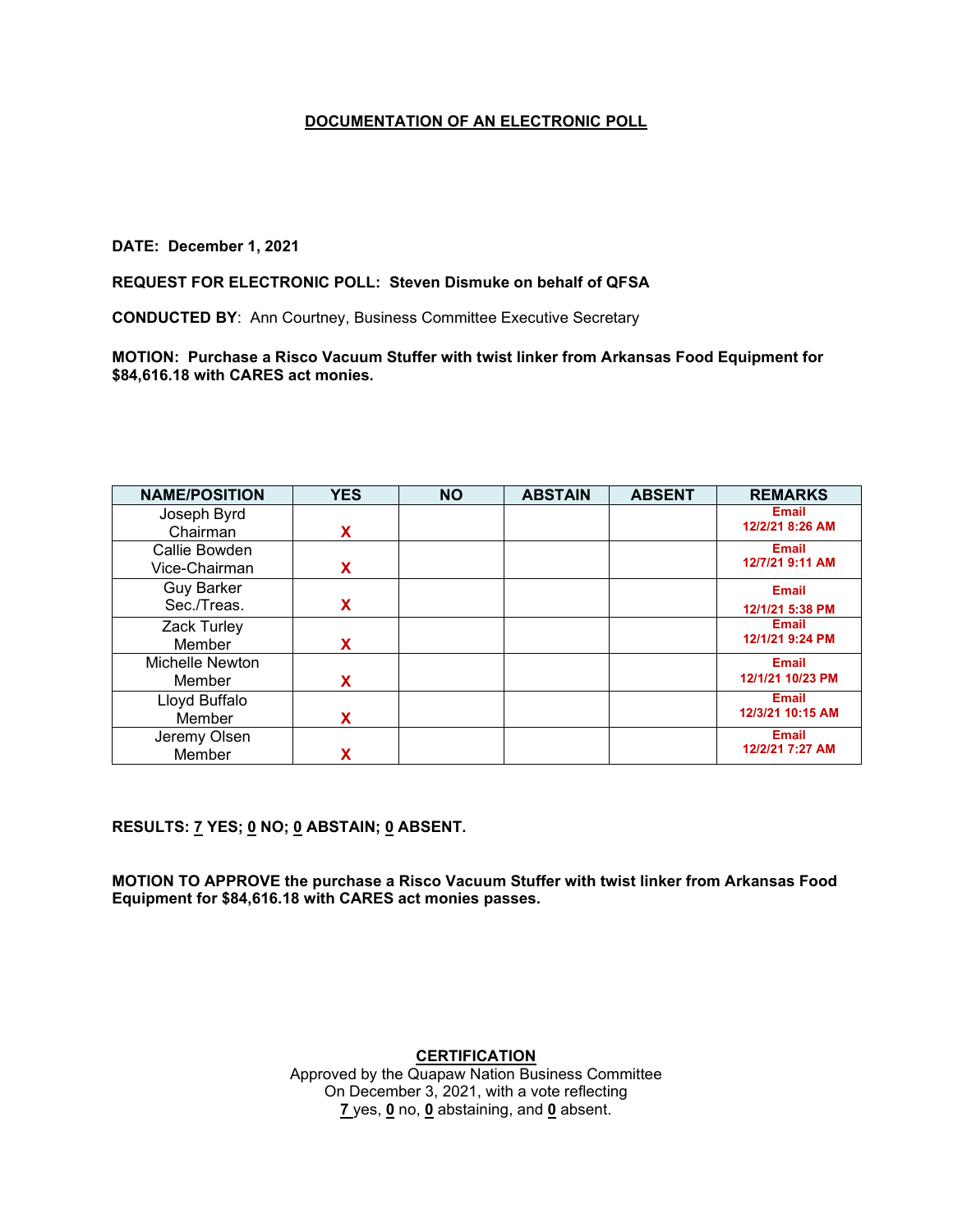# **DATE: December 8th, 2021**

### **REQUEST FOR ELECTRONIC POLL: Maria Dam, Construction Remediation Manager**

**CONDUCTED BY**: Ann Courtney, Business Committee Executive Secretary

**MOTION: Approve Bridgewater Construction to repair the roof of the QSA storage barn and provide temporary repairs to the mechanics' shop roof for \$39,003.39.**

| <b>NAME/POSITION</b> | <b>YES</b> | <b>NO</b> | <b>ABSTAIN</b> | <b>ABSENT</b> | <b>REMARKS</b>    |
|----------------------|------------|-----------|----------------|---------------|-------------------|
| Joseph Byrd          |            |           |                |               | <b>Email</b>      |
| Chairman             | x          |           |                |               | 12/12/21 6:17 PM  |
| Callie Bowden        |            |           |                |               | <b>Present</b>    |
| Vice-Chairman        | x          |           |                |               | 12/8/21           |
| <b>Guy Barker</b>    |            |           |                |               | <b>Email</b>      |
| Sec./Treas.          | x          |           |                |               | 12/10/21 11:00 AM |
| Zack Turley          |            |           |                |               | <b>Email</b>      |
| Member               | х          |           |                |               | 12/10/21 9:25 AM  |
| Michelle Newton      |            |           |                |               | <b>Present</b>    |
| Member               | x          |           |                |               | 12/8/21           |
| Lloyd Buffalo        |            |           |                |               | <b>Present</b>    |
| Member               | x          |           |                |               | 12/8/21           |
| Jeremy Olsen         |            |           |                |               | <b>Present</b>    |
| Member               |            |           |                |               | 12/8/21           |

**RESULTS: 7 YES; 0 NO; 0 ABSTAIN; 0 ABSENT.** 

**MOTION TO APPROVE the appointment of Bridgewater Construction's roof repairs passes.**

**CERTIFICATION**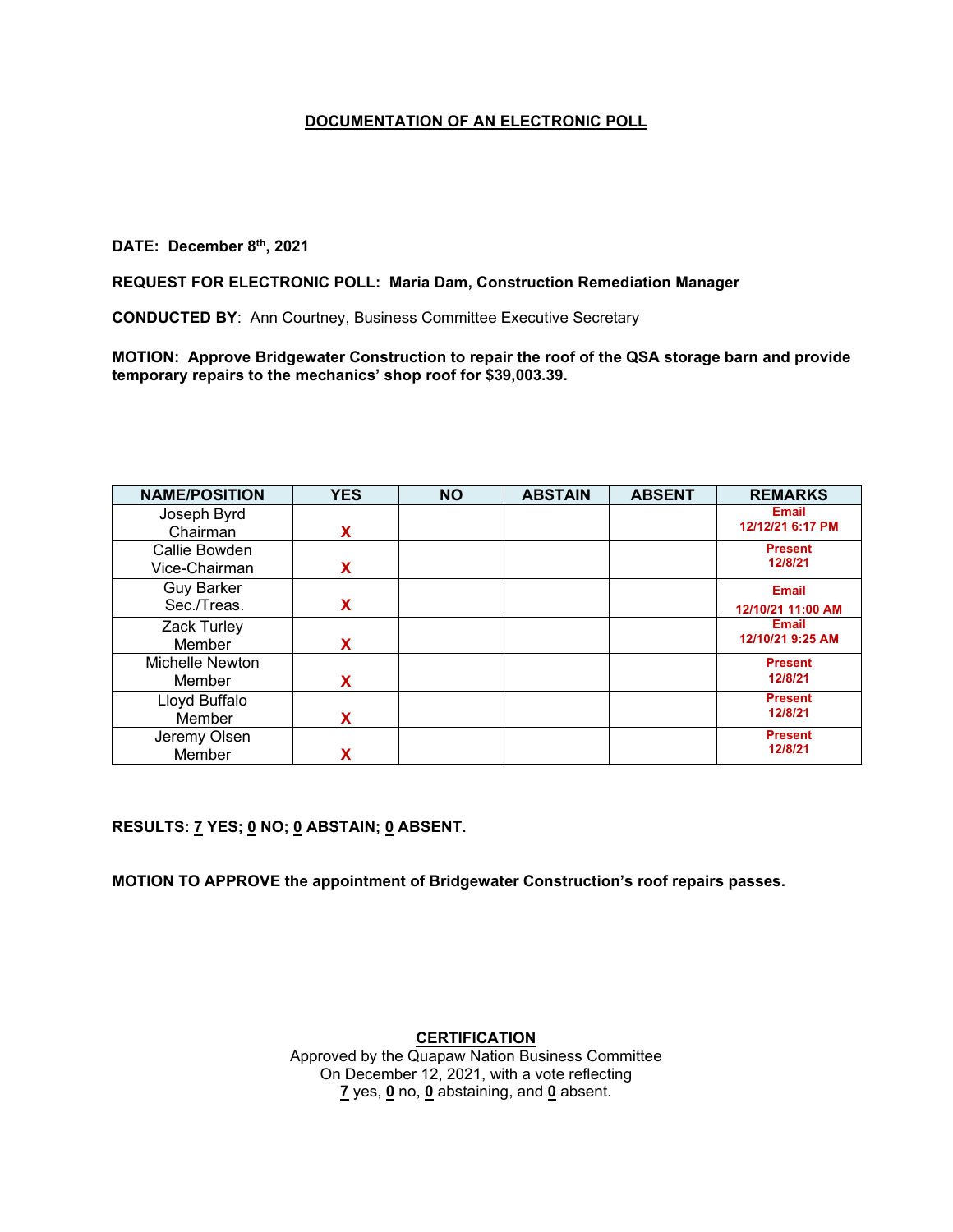#### **DATE: December 15, 2021**

**REQUEST FOR ELECTRONIC POLL: Jeannie Gleaves, Housing Coordinator**

**CONDUCTED BY**: Ann Courtney, Business Committee

**MOTION: To approve the NAHASDA annual report and related resolution.**

| <b>NAME/POSITION</b> | <b>YES</b> | <b>NO</b> | <b>ABSTAIN</b> | <b>ABSENT</b> | <b>REMARKS</b>   |
|----------------------|------------|-----------|----------------|---------------|------------------|
| Joseph Byrd          |            |           |                |               | <b>In-Person</b> |
| Chairman             | x          |           |                |               | 12/15/21         |
| Callie Bowden        |            |           |                |               | <b>In-Person</b> |
| Vice-Chairman        | x          |           |                |               | 12/15/21         |
| <b>Guy Barker</b>    |            |           |                |               | <b>In-Person</b> |
| Sec./Treas.          | x          |           |                |               | 12/15/21         |
| Zack Turley          |            |           |                |               | <b>In-Person</b> |
| Member               | x          |           |                |               | 12/15/21         |
| Michelle Newton      |            |           |                |               | <b>In-Person</b> |
| Member               | X          |           |                |               | 12/15/21         |
| Lloyd Buffalo        |            |           |                |               | <b>In-Person</b> |
| Member               | x          |           |                |               | 12/15/21         |
| Jeremy Olsen         |            |           |                |               | <b>In-Person</b> |
| Member               |            |           |                |               | 12/15/21         |

**RESULTS: 7 YES; 0 NO; 0 ABSTAIN; 0 ABSENT.** 

**MOTION TO APPROVE the NAHASDA annual report and related resolution.**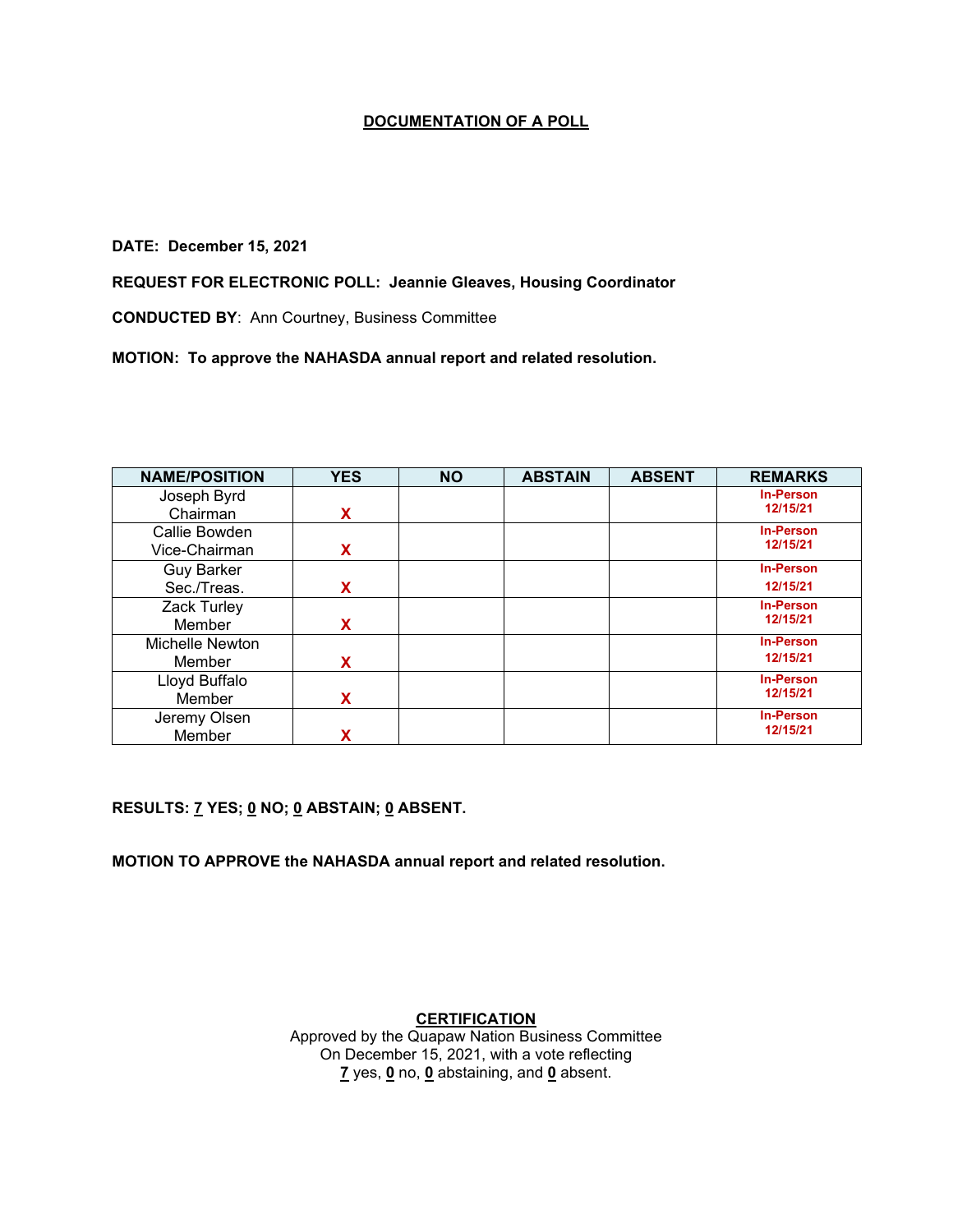#### **DATE: December 15, 2021**

**REQUEST FOR ELECTRONIC POLL: Ann Courtney, Business Committee Executive Secretary**

**CONDUCTED BY**: Ann Courtney, Business Committee

**MOTION: To approve the Quapaw Nation's 2022 membership in NAFOA and the accompanying resolution.**

| <b>NAME/POSITION</b> | <b>YES</b> | <b>NO</b> | <b>ABSTAIN</b> | <b>ABSENT</b> | <b>REMARKS</b>   |
|----------------------|------------|-----------|----------------|---------------|------------------|
| Joseph Byrd          |            |           |                |               | <b>In-Person</b> |
| Chairman             | X          |           |                |               | 12/15/21         |
| Callie Bowden        |            |           |                |               | <b>In-Person</b> |
| Vice-Chairman        | X          |           |                |               | 12/15/21         |
| <b>Guy Barker</b>    |            |           |                |               | <b>In-Person</b> |
| Sec./Treas.          | x          |           |                |               | 12/15/21         |
| Zack Turley          |            |           |                |               | <b>In-Person</b> |
| Member               | X          |           |                |               | 12/15/21         |
| Michelle Newton      |            |           |                |               | <b>In-Person</b> |
| Member               | x          |           |                |               | 12/15/21         |
| Lloyd Buffalo        |            |           |                |               | <b>In-Person</b> |
| Member               | X          |           |                |               | 12/15/21         |
| Jeremy Olsen         |            |           |                |               | <b>In-Person</b> |
| Member               |            |           |                |               | 12/15/21         |

**RESULTS: 7 YES; 0 NO; 0 ABSTAIN; 0 ABSENT.** 

**MOTION TO APPROVE the Quapaw Nation's 2022 membership in NAFOA and the accompanying resolution passes.**

**CERTIFICATION**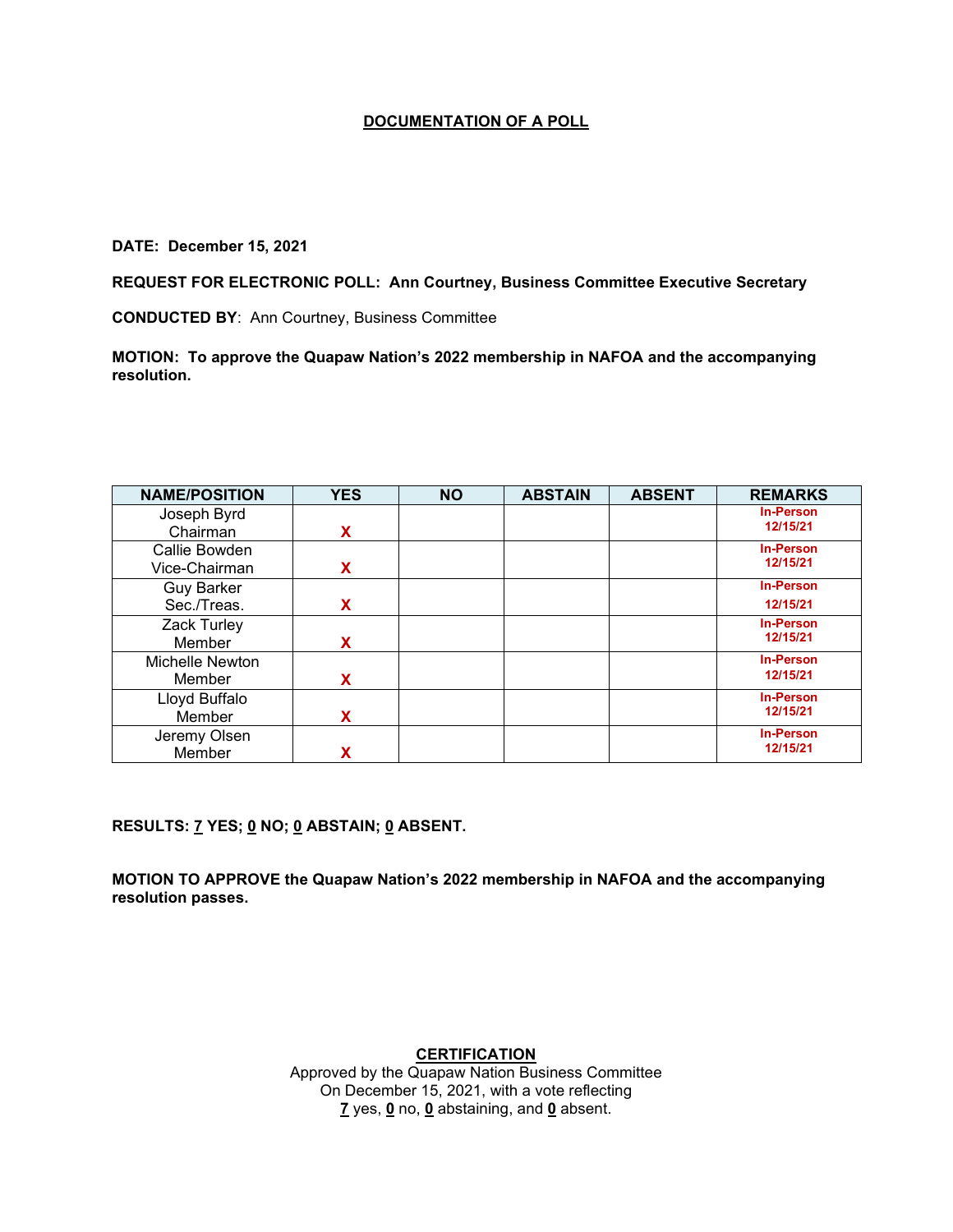### **DATE: December 15, 2021**

**REQUEST FOR ELECTRONIC POLL: Jeannie Gleaves, Housing Coordinator**

**CONDUCTED BY**: Ann Courtney, Business Committee

**MOTION: To approve the Indian Housing Block Grant report and the related resolution.**

| <b>NAME/POSITION</b> | <b>YES</b> | <b>NO</b> | <b>ABSTAIN</b> | <b>ABSENT</b> | <b>REMARKS</b>   |
|----------------------|------------|-----------|----------------|---------------|------------------|
| Joseph Byrd          |            |           |                |               | <b>In-Person</b> |
| Chairman             | X          |           |                |               | 12/15/21         |
| Callie Bowden        |            |           |                |               | <b>In-Person</b> |
| Vice-Chairman        | X          |           |                |               | 12/15/21         |
| <b>Guy Barker</b>    |            |           |                |               | <b>In-Person</b> |
| Sec./Treas.          | X          |           |                |               | 12/15/21         |
| Zack Turley          |            |           |                |               | <b>In-Person</b> |
| Member               | X          |           |                |               | 12/15/21         |
| Michelle Newton      |            |           |                |               | <b>In-Person</b> |
| Member               | X          |           |                |               | 12/15/21         |
| Lloyd Buffalo        |            |           |                |               | <b>In-Person</b> |
| Member               | х          |           |                |               | 12/15/21         |
| Jeremy Olsen         |            |           |                |               | <b>In-Person</b> |
| Member               |            |           |                |               | 12/15/21         |

**RESULTS: 7 YES; 0 NO; 0 ABSTAIN; 0 ABSENT.** 

**MOTION TO APPROVE the Indian Housing Block Grant report and the related resolution.**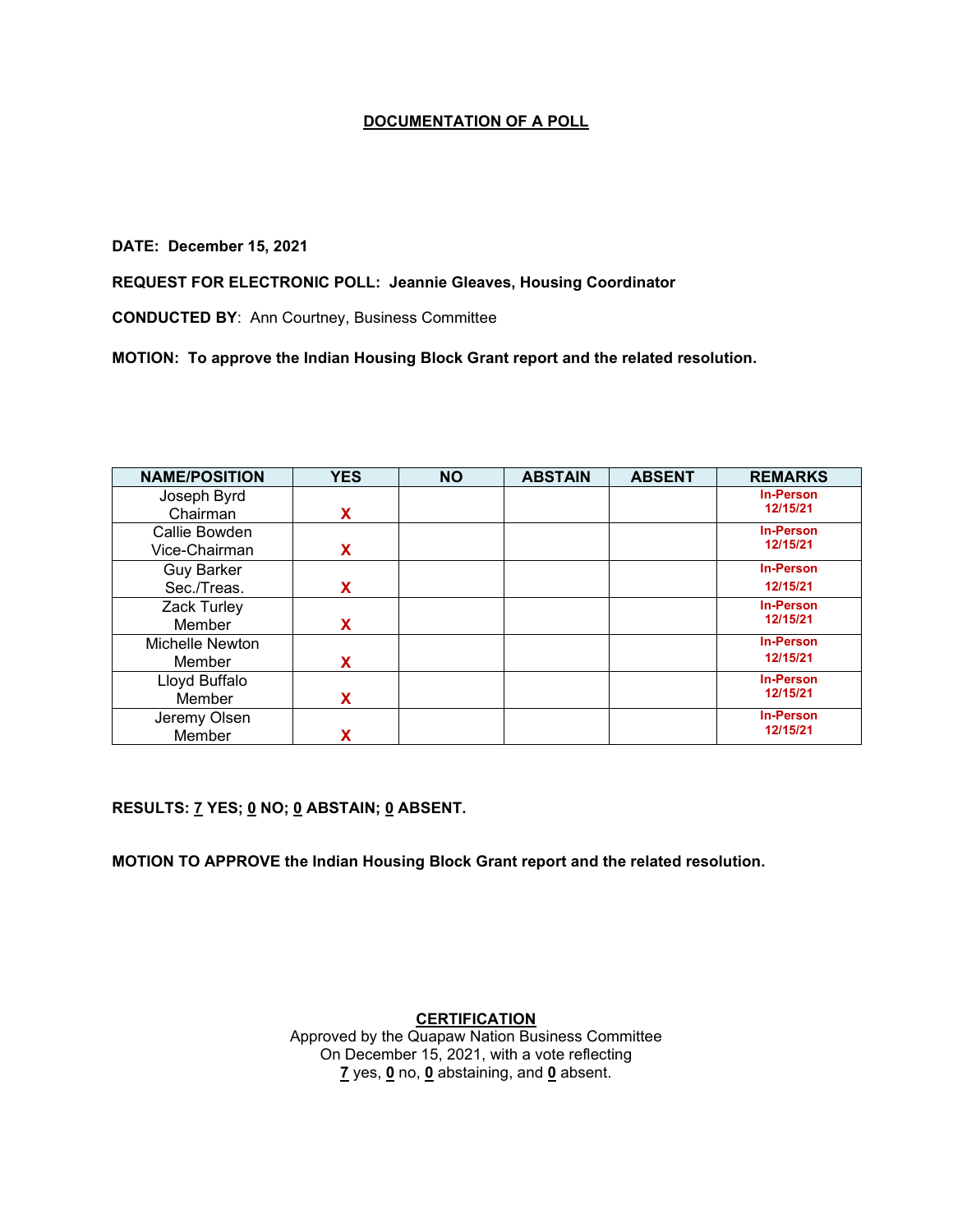### **DATE: December 15, 2021**

### **REQUEST FOR ELECTRONIC POLL: Trenton Stand, Realty/Trust Services Director**

**CONDUCTED BY**: Ann Courtney, Business Committee Executive Secretary

**MOTION: Purchase two lots of land in Cardin from David and Pamela Garrett for \$1,800.00.**

| <b>NAME/POSITION</b> | <b>YES</b> | <b>NO</b> | <b>ABSTAIN</b> | <b>ABSENT</b> | <b>REMARKS</b>    |
|----------------------|------------|-----------|----------------|---------------|-------------------|
| Joseph Byrd          |            |           |                |               | E-mail            |
| Chairman             | X          |           |                |               | 12/14/21 11:03 PM |
| Callie Bowden        |            |           |                |               | <b>Email</b>      |
| Vice-Chairman        | X          |           |                |               | 12/14/21 10:59 AM |
| <b>Guy Barker</b>    |            |           |                |               | E-mail            |
| Sec./Treas.          | X          |           |                |               | 12/13/21 1:28 PM  |
| Zack Turley          |            |           |                |               | <b>Email</b>      |
| Member               | X          |           |                |               | 12/15/21 10:06 AM |
| Michelle Newton      |            |           |                |               | <b>Email</b>      |
| Member               | X          |           |                |               | 12/14/21 11:00 AM |
| Lloyd Buffalo        |            |           |                |               | <b>Email</b>      |
| Member               | X          |           |                |               | 12/15/21 9:30 AM  |
| Jeremy Olsen         |            |           |                |               | E-mail            |
| Member               |            |           |                |               | 11/19/21 11:19 AM |

**RESULTS: 7 YES; 0 NO; 0 ABSTAIN; 0 ABSENT.** 

**MOTION TO APPROVE the purchase of two lots in Cardin for \$1,800.00 passes.**

#### **CERTIFICATION**

Approved by the Quapaw Nation Business Committee On December 15, 2021, with a vote reflecting 7 yes,  $\mathbf{0}$  no,  $\mathbf{0}$  abstaining, and  $\mathbf{0}$  absent.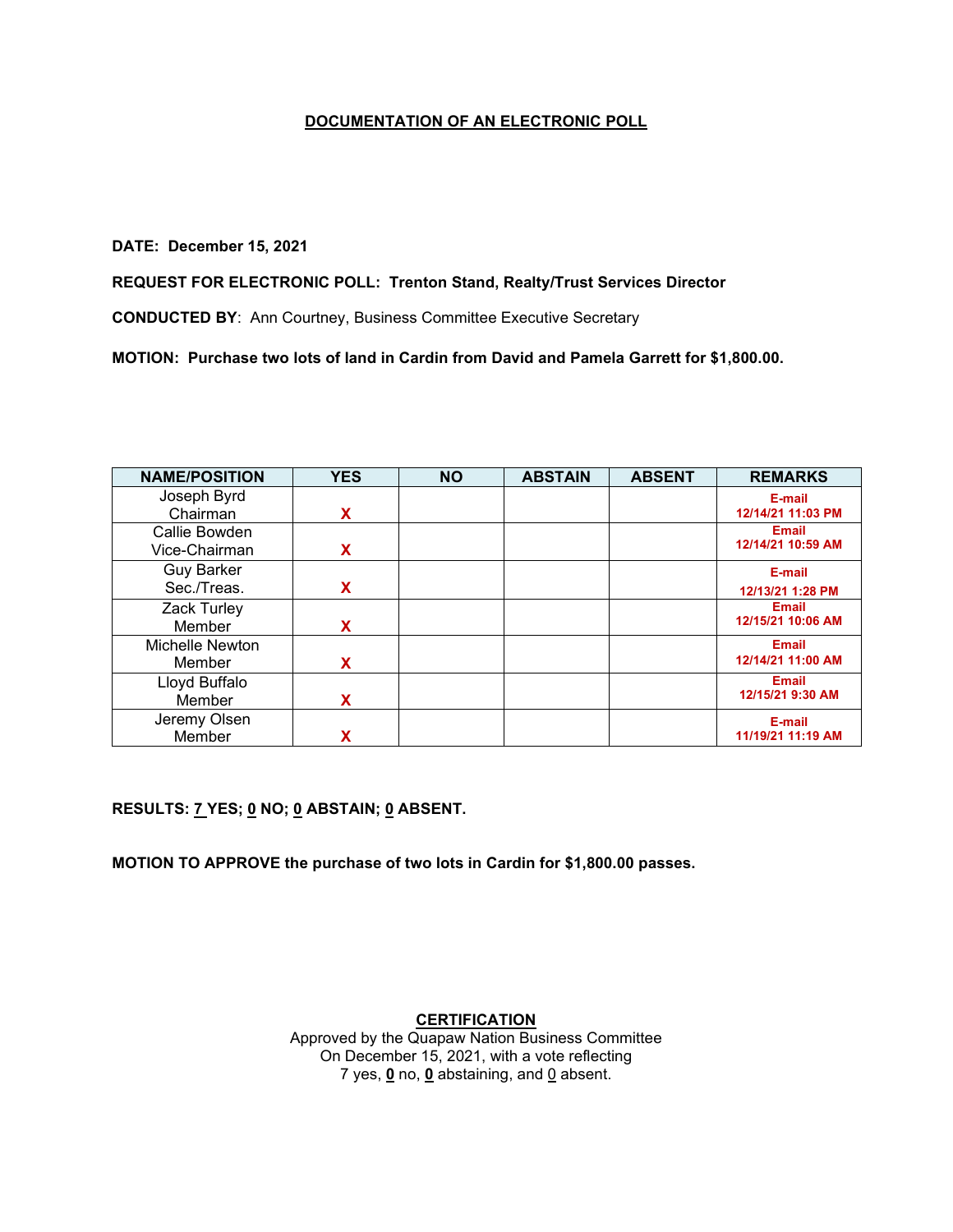### **DATE: December 15, 2021**

#### **REQUEST FOR ELECTRONIC POLL: Guy Barker, Secretary Treasurer**

**CONDUCTED BY**: Ann Courtney, Business Committee Executive Secretary

**MOTION: To Approve Downstream Development Authority to Develop, Own, Operate and Manage the Saracen Casino Resort**

| <b>NAME/POSITION</b> | <b>YES</b> | <b>NO</b> | <b>ABSTAIN</b> | <b>ABSENT</b> | <b>REMARKS</b>   |
|----------------------|------------|-----------|----------------|---------------|------------------|
| Joseph Byrd          |            |           |                |               | <b>In-Person</b> |
| Chairman             | x          |           |                |               | 12/15/21         |
| Callie Bowden        |            |           |                |               | <b>In-Person</b> |
| Vice-Chairman        | x          |           |                |               | 12/15/21         |
| <b>Guy Barker</b>    |            |           |                |               | <b>In-Person</b> |
| Sec./Treas.          | x          |           |                |               | 12/15/21         |
| Zack Turley          |            |           |                |               | <b>In-Person</b> |
| Member               | x          |           |                |               | 12/15/21         |
| Michelle Newton      |            |           |                |               | <b>In-Person</b> |
| Member               | x          |           |                |               | 12/15/21         |
| Lloyd Buffalo        |            |           |                |               | <b>In-Person</b> |
| Member               | X          |           |                |               | 12/15/21         |
| Jeremy Olsen         |            |           |                |               | <b>In-Person</b> |
| Member               |            |           |                |               | 12/15/21         |

**RESULTS: 7 YES; 0 NO; 0 ABSTAIN; 0 ABSENT.** 

**MOTION TO APPROVE Downstream Development authority over Saracen Casino Resort passes.**

**CERTIFICATION**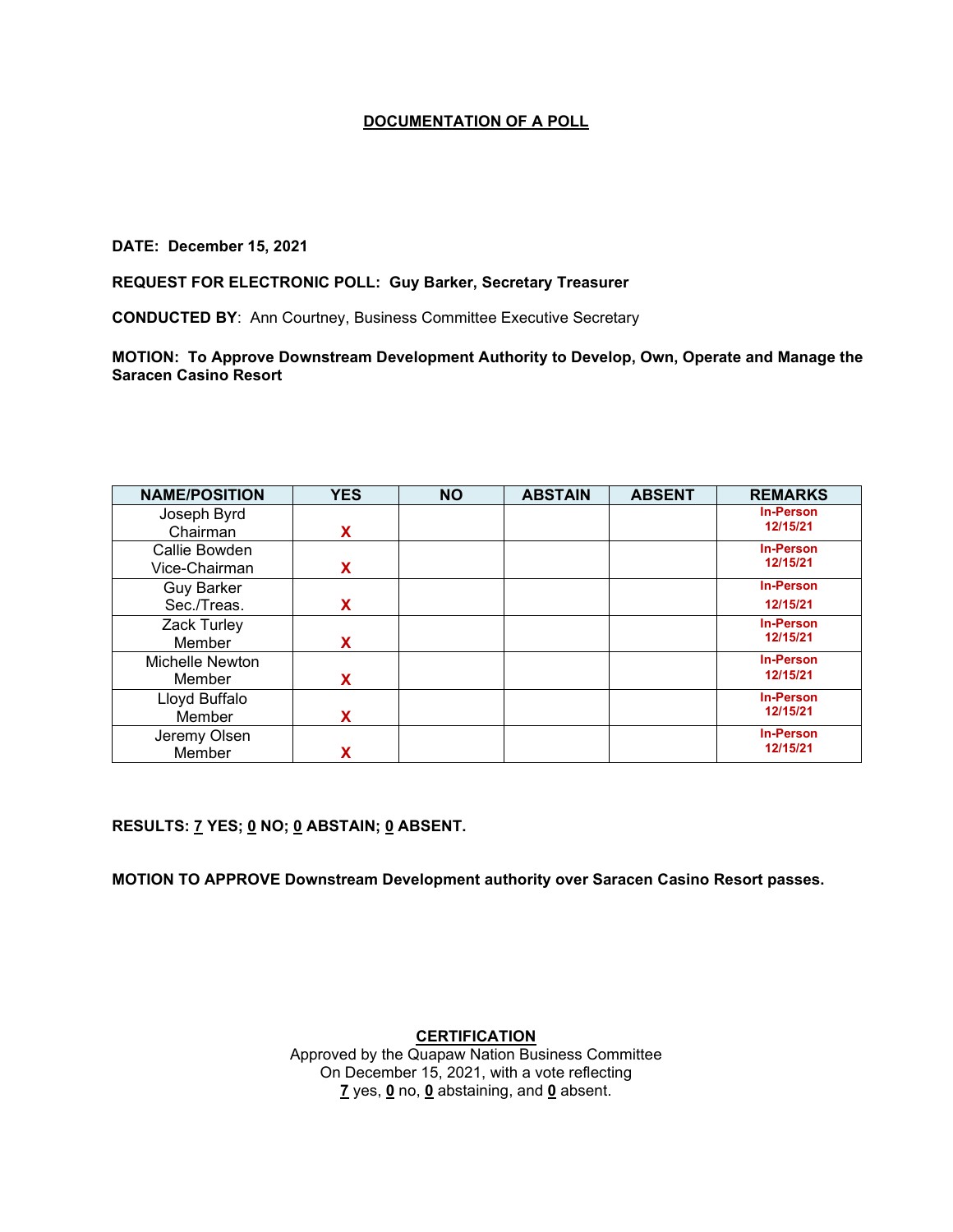#### **DATE: December 29, 2021**

### **REQUEST FOR ELECTRONIC POLL: Guy Barker, Business Committee Secretary-Treasurer**

**CONDUCTED BY**: Ann Courtney, Business Committee Executive Secretary

**MOTION: To approve the DDA to establish loan accounts for Downstream.**

| <b>NAME/POSITION</b> | <b>YES</b> | <b>NO</b> | <b>ABSTAIN</b> | <b>ABSENT</b> | <b>REMARKS</b>   |
|----------------------|------------|-----------|----------------|---------------|------------------|
| Joseph Byrd          |            |           |                |               |                  |
| Chairman             |            |           |                | X             |                  |
| Callie Bowden        |            |           |                |               | <b>In-Person</b> |
| Vice-Chairman        | X          |           |                |               | 12/29/21         |
| <b>Guy Barker</b>    |            |           |                |               | <b>In-Person</b> |
| Sec./Treas.          | X          |           |                |               | 12/29/21         |
| Zack Turley          |            |           |                |               | <b>In-Person</b> |
| Member               | X          |           |                |               | 12/29/21         |
| Michelle Newton      |            |           |                |               | <b>In-Person</b> |
| Member               | X          |           |                |               | 12/29/21         |
| Lloyd Buffalo        |            |           |                |               | <b>In-Person</b> |
| Member               | x          |           |                |               | 12/29/21         |
| Jeremy Olsen         |            |           |                |               | <b>In-Person</b> |
| Member               | χ          |           |                |               | 12/29/21         |

**RESULTS: 6 YES; 0 NO; 0 ABSTAIN; 1 ABSENT.** 

**MOTION TO APPROVE the DDA to establish loan accounts for Downstream passes.**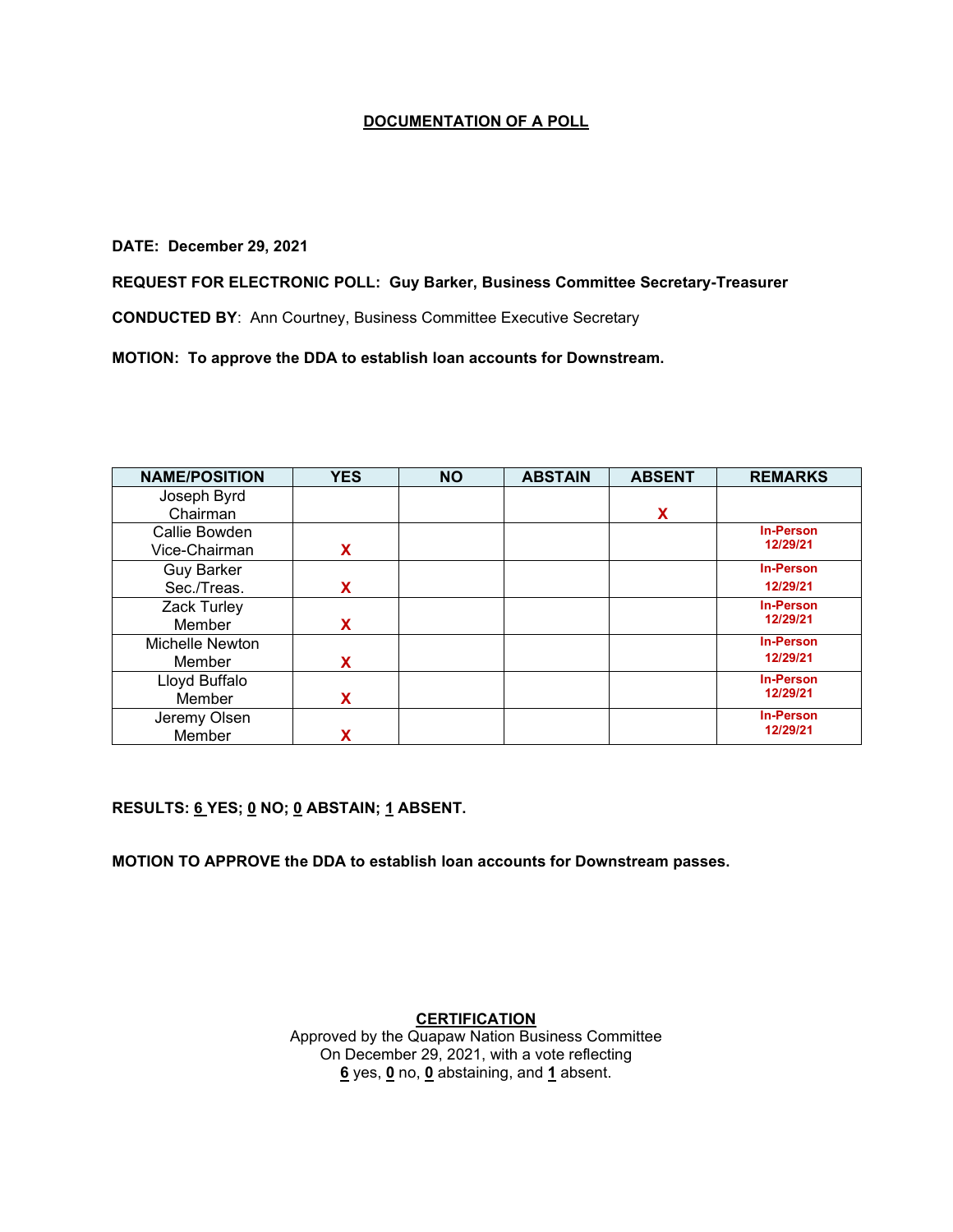### **DATE: November 30, 2021**

## **REQUEST FOR ELECTRONIC POLL: Callie Bowden, Vice-Chairwoman, BC**

**CONDUCTED BY**: Ann Courtney, BC Executive Secretary

**MOTION: Approve the amended building code for the Quapaw Nation.**

| <b>NAME/POSITION</b> | <b>YES</b> | <b>NO</b> | <b>ABSTAIN</b> | <b>ABSENT</b> | <b>REMARKS</b>   |
|----------------------|------------|-----------|----------------|---------------|------------------|
| Joseph Byrd          |            |           |                |               | <b>Email</b>     |
| Chairman             | X          |           |                |               | 12/12/21 6:17 PM |
| Callie Bowden        |            |           |                |               | <b>Email</b>     |
| Vice-Chairman        | X          |           |                |               | 12/7/21 9:12 AM  |
| <b>Guy Barker</b>    |            |           |                |               | <b>Email</b>     |
| Sec./Treas.          | X          |           |                |               | 11/30/21 3:12 PM |
| Zack Turley          |            |           |                |               | <b>Email</b>     |
| Member               | X          |           |                |               | 12/7/21 9:42 PM  |
| Michelle Newton      |            |           |                |               | <b>Email</b>     |
| Member               | X          |           |                |               | 11/30/21 3:11 PM |
| Lloyd Buffalo        |            |           |                |               | <b>Email</b>     |
| Member               | X          |           |                |               | 12/7/21 9:19 AM  |
| Jeremy Olsen         |            |           |                |               | <b>Email</b>     |
| Member               |            |           |                |               | 12/6/21 4:42 PM  |

**RESULTS: 7 YES; 0 NO; 0 ABSTAIN; 0 ABSENT.** 

**MOTION TO APPROVE the amended building code for the Quapaw Nation passes.**

# **CERTIFICATION**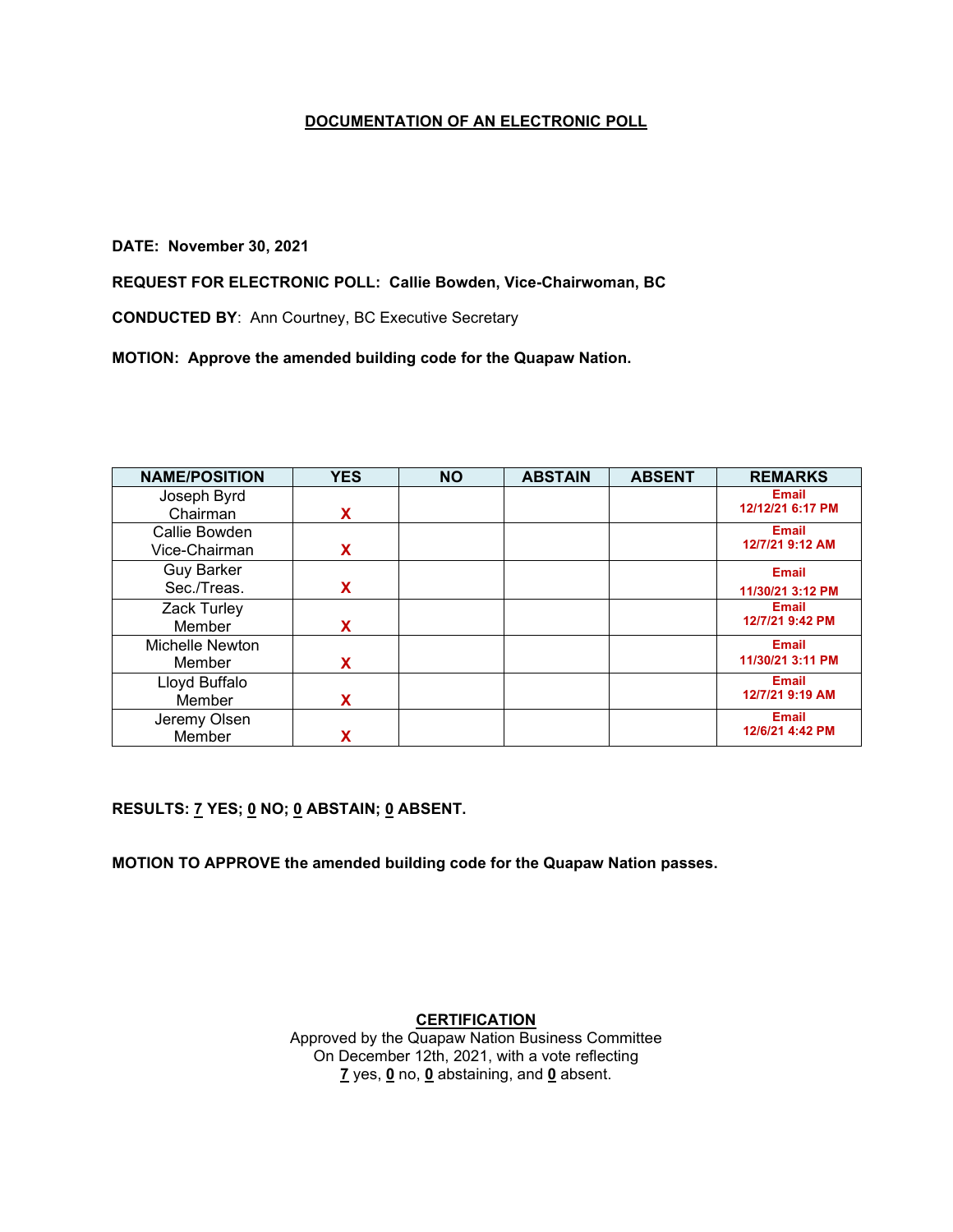### **DATE: December 15, 2021**

**REQUEST FOR ELECTRONIC POLL: Jeannie Gleaves, Housing Coordinator**

**CONDUCTED BY**: Ann Courtney, Business Committee

**MOTION: To approve the APR for American Rescue Act annual report and related resolution.**

| <b>NAME/POSITION</b> | <b>YES</b> | <b>NO</b> | <b>ABSTAIN</b> | <b>ABSENT</b> | <b>REMARKS</b>   |
|----------------------|------------|-----------|----------------|---------------|------------------|
| Joseph Byrd          |            |           |                |               | <b>In-Person</b> |
| Chairman             | X          |           |                |               | 12/15/21         |
| Callie Bowden        |            |           |                |               | <b>In-Person</b> |
| Vice-Chairman        | X          |           |                |               | 12/15/21         |
| <b>Guy Barker</b>    |            |           |                |               | <b>In-Person</b> |
| Sec./Treas.          | X          |           |                |               | 12/15/21         |
| Zack Turley          |            |           |                |               | <b>In-Person</b> |
| Member               | X          |           |                |               | 12/15/21         |
| Michelle Newton      |            |           |                |               | <b>In-Person</b> |
| Member               | X          |           |                |               | 12/15/21         |
| Lloyd Buffalo        |            |           |                |               | <b>In-Person</b> |
| Member               | x          |           |                |               | 12/15/21         |
| Jeremy Olsen         |            |           |                |               | <b>In-Person</b> |
| Member               |            |           |                |               | 12/15/21         |

**RESULTS: 7 YES; 0 NO; 0 ABSTAIN; 0 ABSENT.** 

**MOTION TO APPROVE the APR for American Rescue Act annual report and related resolution.**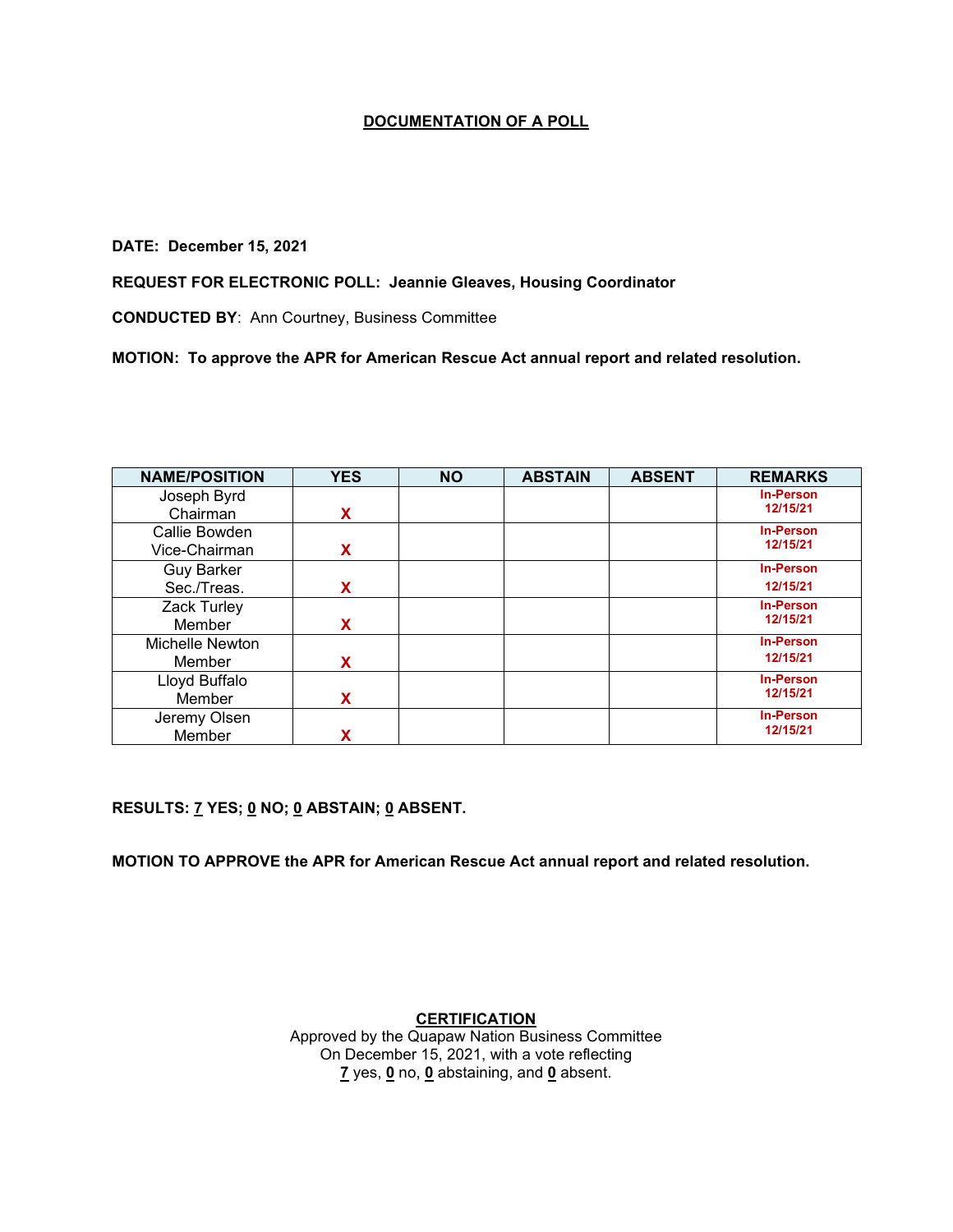#### **DATE: December 29, 2021**

## **REQUEST FOR ELECTRONIC POLL: Trenton Stand, Director of Realty Services**

**CONDUCTED BY**: Ann Courtney, Business Committee Executive Secretary

**MOTION: To approve the renewal of the WahTahNahZhe Goodeagle lease for \$4,688.00.**

| <b>NAME/POSITION</b> | <b>YES</b> | <b>NO</b> | <b>ABSTAIN</b> | <b>ABSENT</b> | <b>REMARKS</b>   |
|----------------------|------------|-----------|----------------|---------------|------------------|
| Joseph Byrd          |            |           |                |               |                  |
| Chairman             |            |           |                | X             |                  |
| Callie Bowden        |            |           |                |               | <b>In-Person</b> |
| Vice-Chairman        | X          |           |                |               | 12/29/21         |
| <b>Guy Barker</b>    |            |           |                |               | <b>In-Person</b> |
| Sec./Treas.          | X          |           |                |               | 12/29/21         |
| Zack Turley          |            |           |                |               | <b>In-Person</b> |
| Member               | X          |           |                |               | 12/29/21         |
| Michelle Newton      |            |           |                |               | <b>In-Person</b> |
| Member               | X          |           |                |               | 12/29/21         |
| Lloyd Buffalo        |            |           |                |               | <b>In-Person</b> |
| Member               | x          |           |                |               | 12/29/21         |
| Jeremy Olsen         |            |           |                |               | <b>In-Person</b> |
| Member               | x          |           |                |               | 12/29/21         |

**RESULTS: 6 YES; 0 NO; 0 ABSTAIN; 1 ABSENT.** 

**MOTION TO APPROVE the renewal of the WahTahNahZhe Goodeagle lease passes.**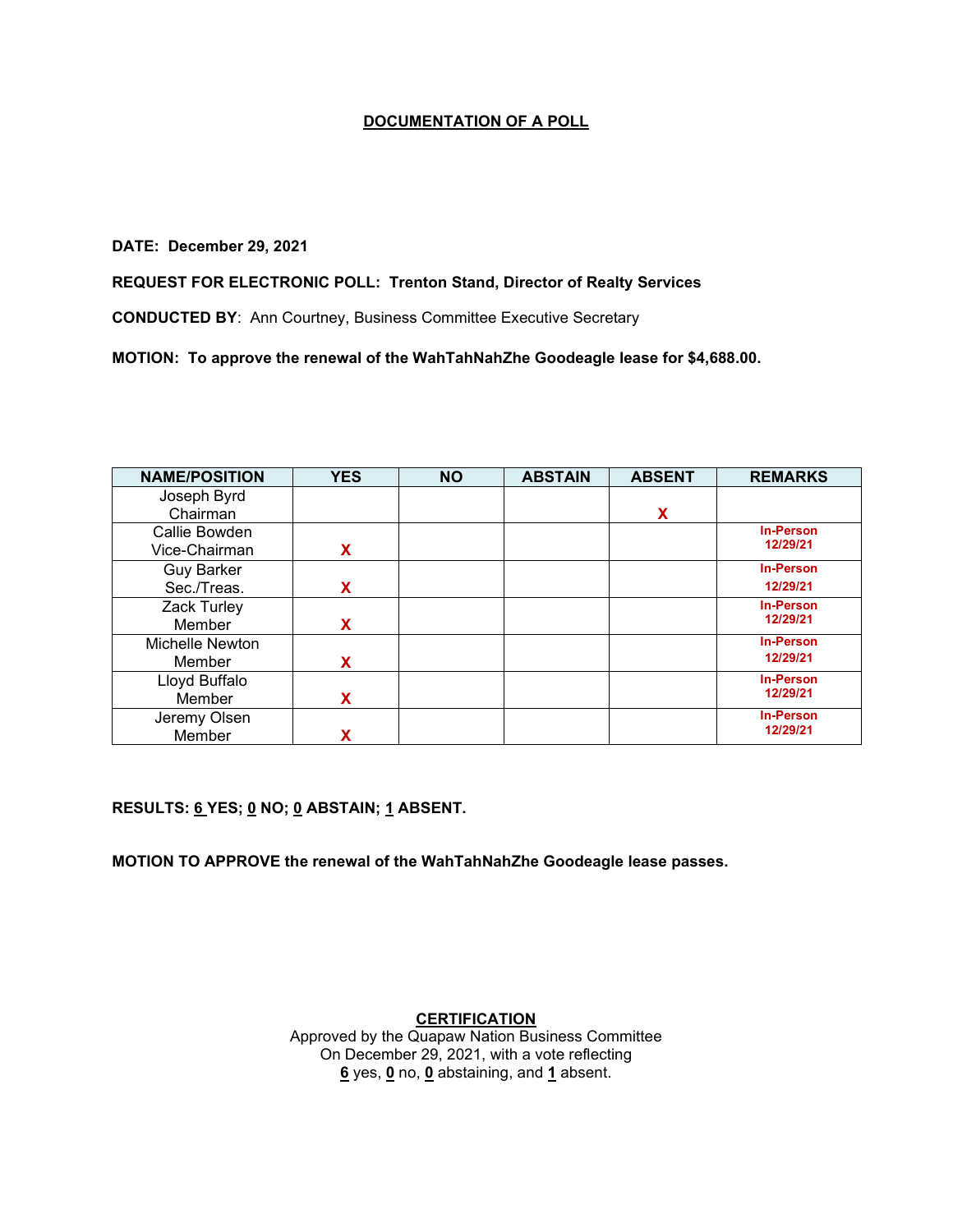#### **DATE: December 29, 2021**

## **REQUEST FOR ELECTRONIC POLL: Trenton Stand, Director of Realty Services**

**CONDUCTED BY**: Ann Courtney, Business Committee Executive Secretary

**MOTION: To approve the renewal of the TonGahHah Beaver South lease for \$1,031.61.**

| <b>NAME/POSITION</b> | <b>YES</b> | <b>NO</b> | <b>ABSTAIN</b> | <b>ABSENT</b> | <b>REMARKS</b>   |
|----------------------|------------|-----------|----------------|---------------|------------------|
| Joseph Byrd          |            |           |                |               |                  |
| Chairman             |            |           |                | X             |                  |
| Callie Bowden        |            |           |                |               | <b>In-Person</b> |
| Vice-Chairman        | X          |           |                |               | 12/29/21         |
| <b>Guy Barker</b>    |            |           |                |               | <b>In-Person</b> |
| Sec./Treas.          | X          |           |                |               | 12/29/21         |
| Zack Turley          |            |           |                |               | <b>In-Person</b> |
| Member               | X          |           |                |               | 12/29/21         |
| Michelle Newton      |            |           |                |               | <b>In-Person</b> |
| Member               | X          |           |                |               | 12/29/21         |
| Lloyd Buffalo        |            |           |                |               | <b>In-Person</b> |
| Member               | x          |           |                |               | 12/29/21         |
| Jeremy Olsen         |            |           |                |               | <b>In-Person</b> |
| Member               | χ          |           |                |               | 12/29/21         |

**RESULTS: 6 YES; 0 NO; 0 ABSTAIN; 1 ABSENT.** 

**MOTION TO APPROVE the renewal of the TonGahHah Beaver South lease passes.**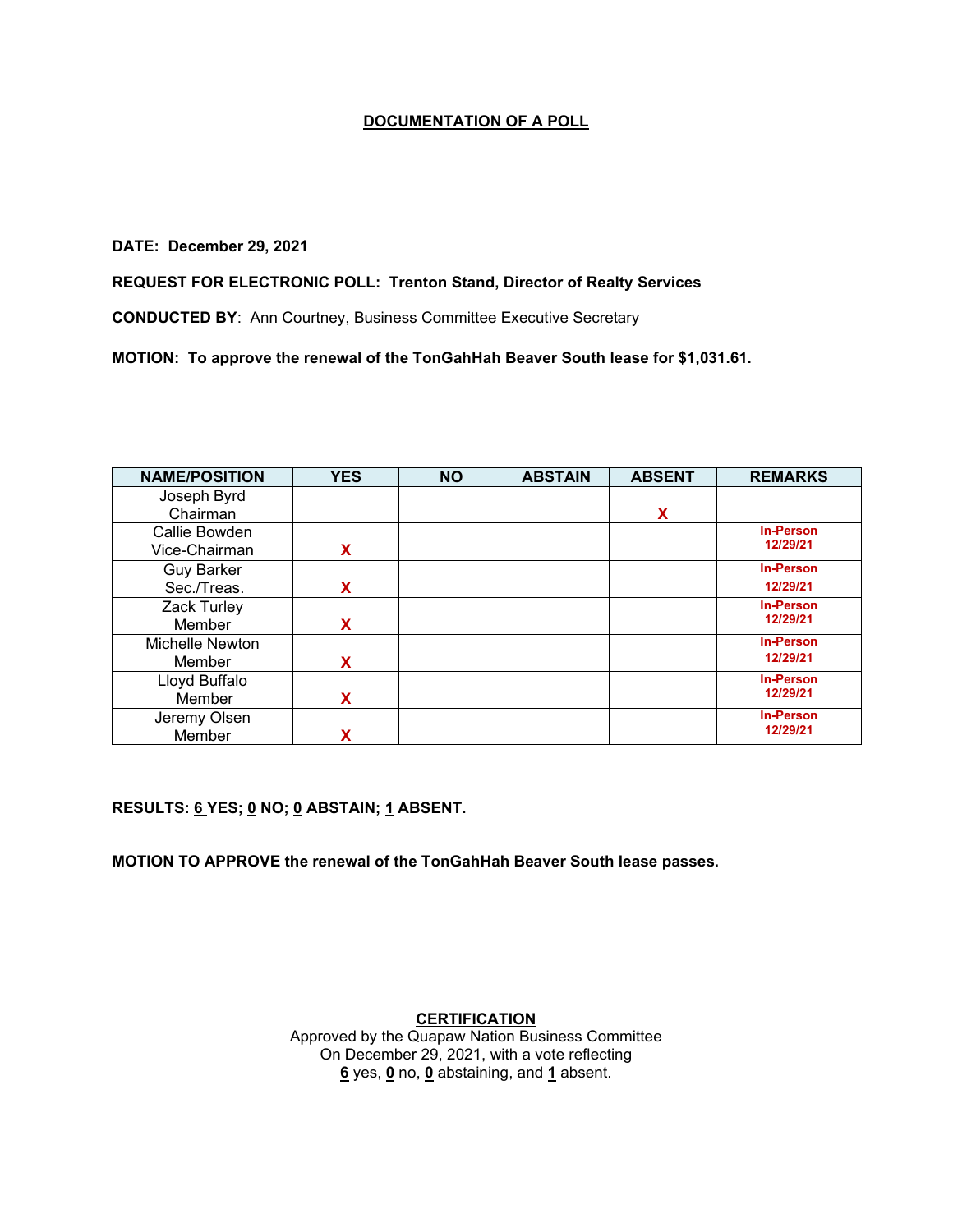#### **DATE: December 29, 2021**

## **REQUEST FOR ELECTRONIC POLL: Trenton Stand, Director of Realty Services**

**CONDUCTED BY**: Ann Courtney, Business Committee Executive Secretary

**MOTION: To approve the renewal of the TonGahHah Beaver North lease for \$945.88.**

| <b>NAME/POSITION</b> | <b>YES</b> | <b>NO</b> | <b>ABSTAIN</b> | <b>ABSENT</b> | <b>REMARKS</b>   |
|----------------------|------------|-----------|----------------|---------------|------------------|
| Joseph Byrd          |            |           |                |               |                  |
| Chairman             |            |           |                | X             |                  |
| Callie Bowden        |            |           |                |               | <b>In-Person</b> |
| Vice-Chairman        | X          |           |                |               | 12/29/21         |
| <b>Guy Barker</b>    |            |           |                |               | <b>In-Person</b> |
| Sec./Treas.          | X          |           |                |               | 12/29/21         |
| Zack Turley          |            |           |                |               | <b>In-Person</b> |
| Member               | X          |           |                |               | 12/29/21         |
| Michelle Newton      |            |           |                |               | <b>In-Person</b> |
| Member               | X          |           |                |               | 12/29/21         |
| Lloyd Buffalo        |            |           |                |               | <b>In-Person</b> |
| Member               | x          |           |                |               | 12/29/21         |
| Jeremy Olsen         |            |           |                |               | <b>In-Person</b> |
| Member               | χ          |           |                |               | 12/29/21         |

**RESULTS: 6 YES; 0 NO; 0 ABSTAIN; 1 ABSENT.** 

**MOTION TO APPROVE the renewal of the TonGahHah Beaver North lease passes.**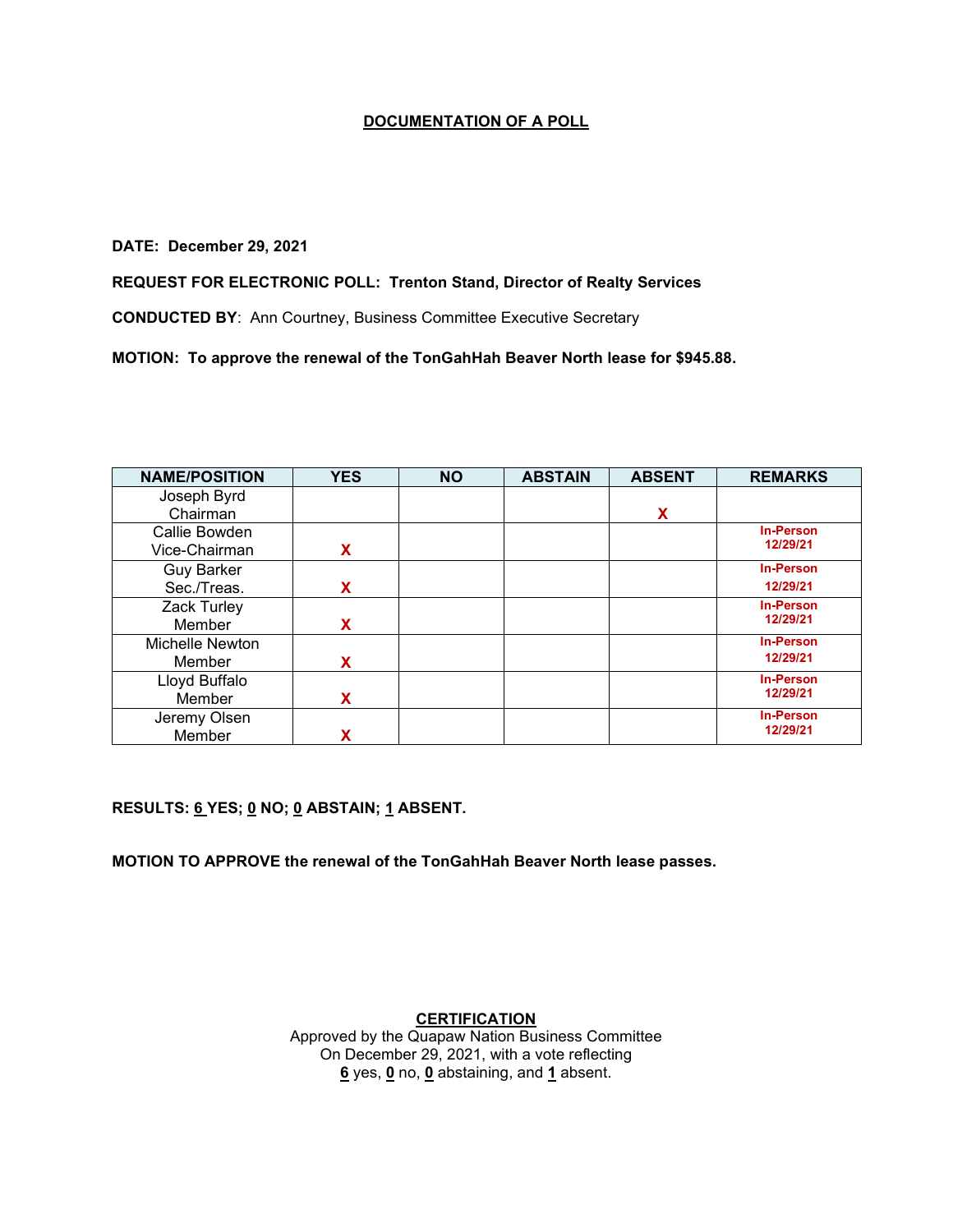#### **DATE: December 29, 2021**

## **REQUEST FOR ELECTRONIC POLL: Trenton Stand, Director of Realty Services**

**CONDUCTED BY**: Ann Courtney, Business Committee Executive Secretary

**MOTION: To approve the renewal of the SigDah Track 920 138-A lease for \$2,697.94.**

| <b>NAME/POSITION</b> | <b>YES</b> | <b>NO</b> | <b>ABSTAIN</b> | <b>ABSENT</b> | <b>REMARKS</b>   |
|----------------------|------------|-----------|----------------|---------------|------------------|
| Joseph Byrd          |            |           |                |               |                  |
| Chairman             |            |           |                | X             |                  |
| Callie Bowden        |            |           |                |               | <b>In-Person</b> |
| Vice-Chairman        | X          |           |                |               | 12/29/21         |
| <b>Guy Barker</b>    |            |           |                |               | <b>In-Person</b> |
| Sec./Treas.          | X          |           |                |               | 12/29/21         |
| Zack Turley          |            |           |                |               | <b>In-Person</b> |
| Member               | X          |           |                |               | 12/29/21         |
| Michelle Newton      |            |           |                |               | <b>In-Person</b> |
| Member               | x          |           |                |               | 12/29/21         |
| Lloyd Buffalo        |            |           |                |               | <b>In-Person</b> |
| Member               | x          |           |                |               | 12/29/21         |
| Jeremy Olsen         |            |           |                |               | <b>In-Person</b> |
| Member               | X          |           |                |               | 12/29/21         |

**RESULTS: 6 YES; 0 NO; 0 ABSTAIN; 1 ABSENT.** 

**MOTION TO APPROVE the renewal of the SigDah Track 920 138-A lease passes.**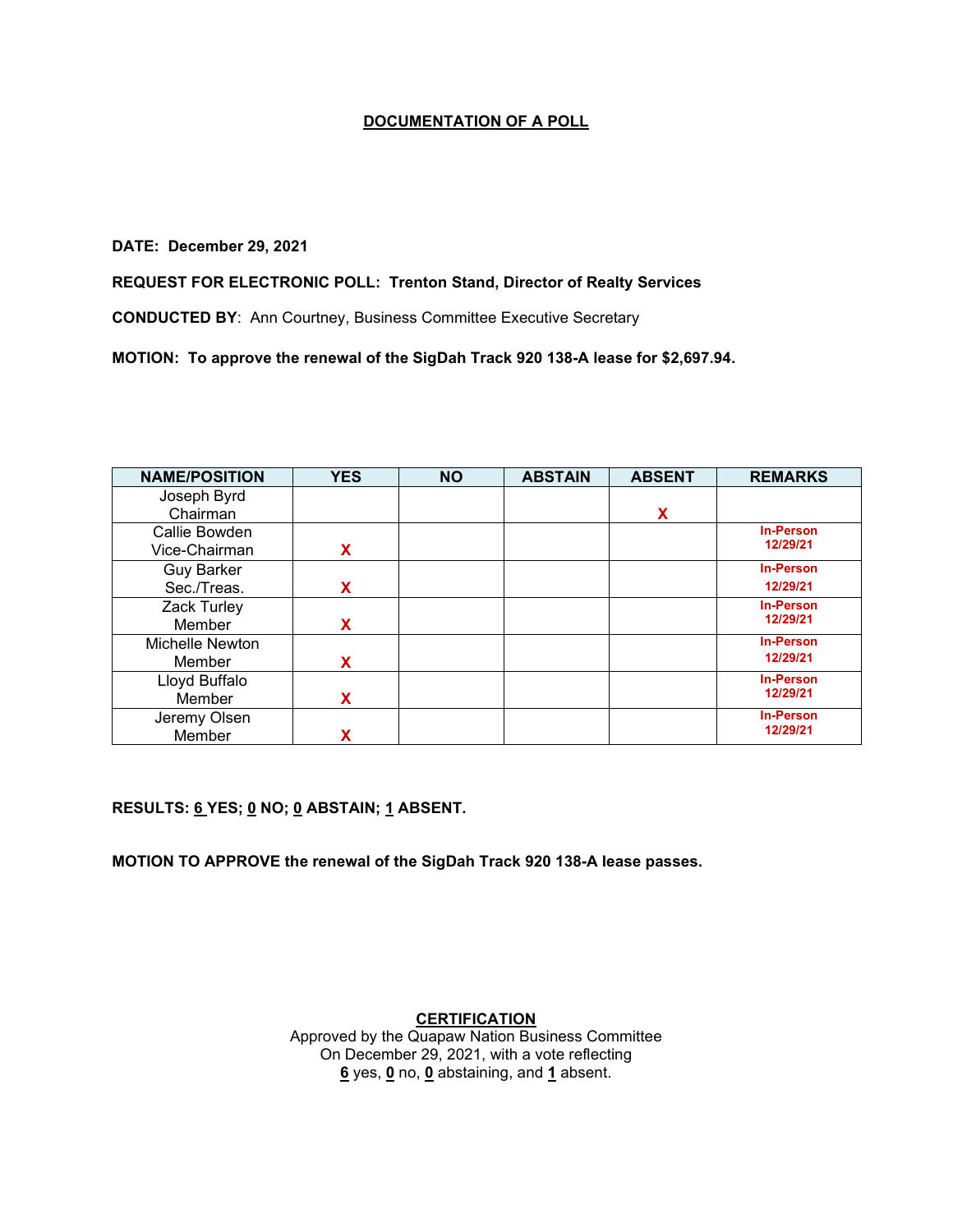#### **DATE: December 29, 2021**

### **REQUEST FOR ELECTRONIC POLL: Trenton Stand, Director of Realty Services**

**CONDUCTED BY**: Ann Courtney, Business Committee Executive Secretary

### **MOTION: To approve the renewal of the SigDah Track 920 138 lease for**

**\$10,567.13.**

| <b>NAME/POSITION</b> | <b>YES</b> | <b>NO</b> | <b>ABSTAIN</b> | <b>ABSENT</b> | <b>REMARKS</b>   |
|----------------------|------------|-----------|----------------|---------------|------------------|
| Joseph Byrd          |            |           |                |               |                  |
| Chairman             |            |           |                | X             |                  |
| Callie Bowden        |            |           |                |               | <b>In-Person</b> |
| Vice-Chairman        | X          |           |                |               | 12/29/21         |
| <b>Guy Barker</b>    |            |           |                |               | <b>In-Person</b> |
| Sec./Treas.          | X          |           |                |               | 12/29/21         |
| Zack Turley          |            |           |                |               | <b>In-Person</b> |
| Member               | X          |           |                |               | 12/29/21         |
| Michelle Newton      |            |           |                |               | <b>In-Person</b> |
| Member               | X          |           |                |               | 12/29/21         |
| Lloyd Buffalo        |            |           |                |               | <b>In-Person</b> |
| Member               | X          |           |                |               | 12/29/21         |
| Jeremy Olsen         |            |           |                |               | <b>In-Person</b> |
| Member               |            |           |                |               | 12/29/21         |

**RESULTS: 6 YES; 0 NO; 0 ABSTAIN; 1 ABSENT.** 

**MOTION TO APPROVE the renewal of the SigDah Track 920 138 lease passes.**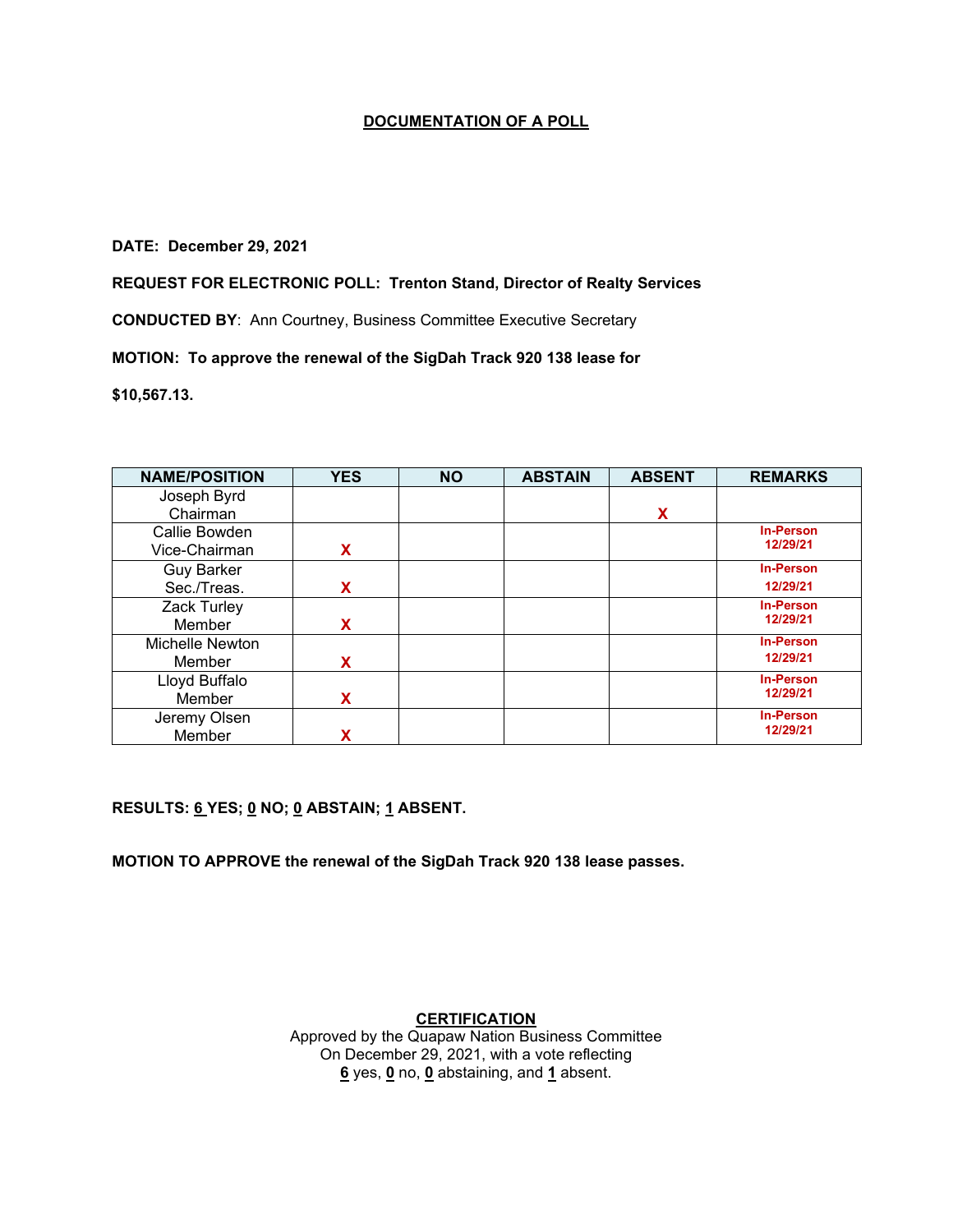#### **DATE: December 29, 2021**

## **REQUEST FOR ELECTRONIC POLL: Trenton Stand, Director of Realty Services**

**CONDUCTED BY**: Ann Courtney, Business Committee Executive Secretary

**MOTION: To approve the renewal of the Robert Lotson lease for \$1,206.83.**

| <b>NAME/POSITION</b> | <b>YES</b> | <b>NO</b> | <b>ABSTAIN</b> | <b>ABSENT</b> | <b>REMARKS</b>   |
|----------------------|------------|-----------|----------------|---------------|------------------|
| Joseph Byrd          |            |           |                |               |                  |
| Chairman             |            |           |                | X             |                  |
| Callie Bowden        |            |           |                |               | <b>In-Person</b> |
| Vice-Chairman        | x          |           |                |               | 12/29/21         |
| <b>Guy Barker</b>    |            |           |                |               | <b>In-Person</b> |
| Sec./Treas.          | X          |           |                |               | 12/29/21         |
| Zack Turley          |            |           |                |               | <b>In-Person</b> |
| Member               | X          |           |                |               | 12/29/21         |
| Michelle Newton      |            |           |                |               | <b>In-Person</b> |
| Member               | X          |           |                |               | 12/29/21         |
| Lloyd Buffalo        |            |           |                |               | <b>In-Person</b> |
| Member               | х          |           |                |               | 12/29/21         |
| Jeremy Olsen         |            |           |                |               | <b>In-Person</b> |
| Member               | χ          |           |                |               | 12/29/21         |

**RESULTS: 6 YES; 0 NO; 0 ABSTAIN; 1 ABSENT.** 

**MOTION TO APPROVE the renewal of the Robert Lotson lease passes.**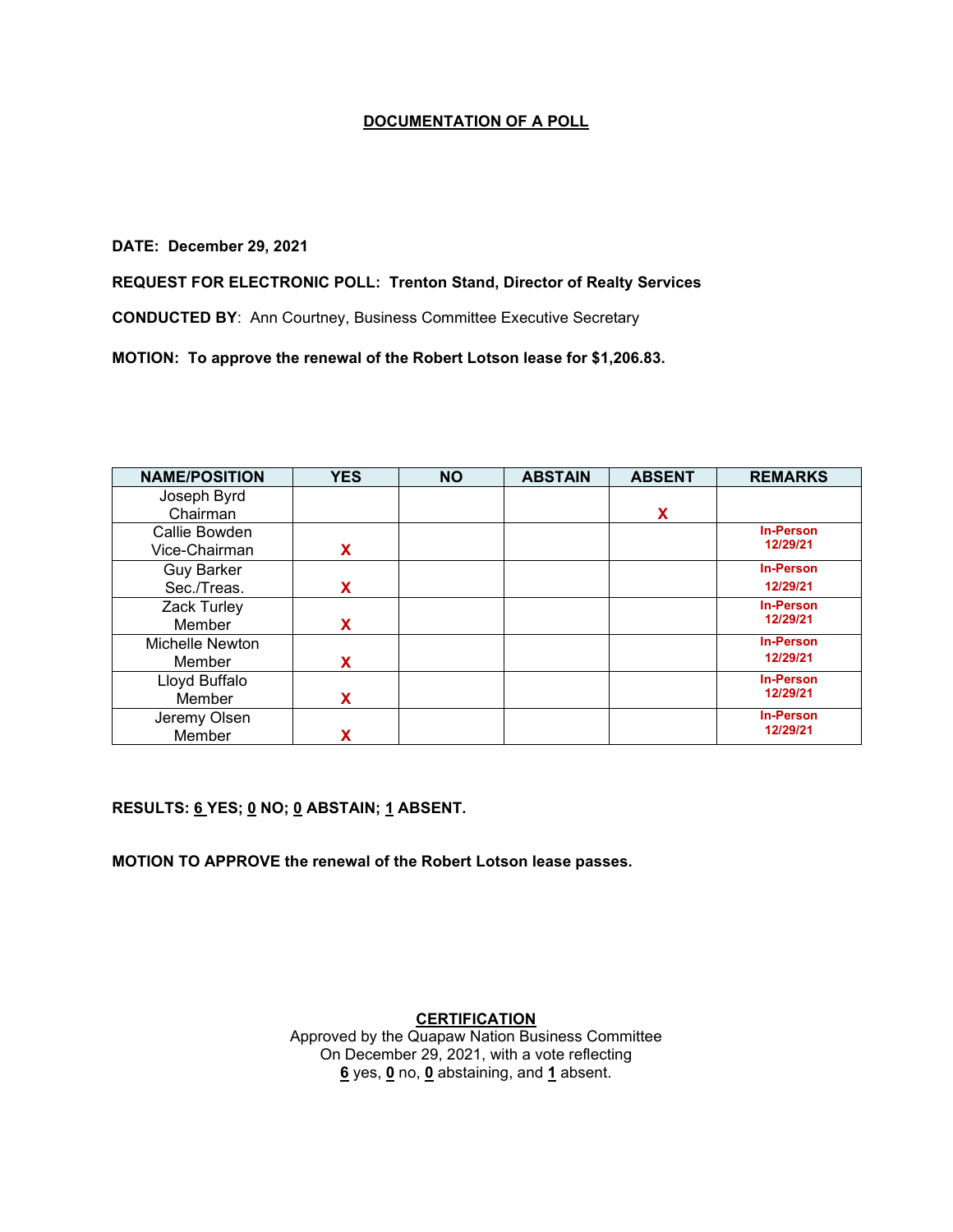#### **DATE: December 29, 2021**

## **REQUEST FOR ELECTRONIC POLL: Trenton Stand, Director of Realty Services**

**CONDUCTED BY**: Ann Courtney, Business Committee Executive Secretary

**MOTION: To approve the renewal of the MehHunKahZheka Beaver lease for \$878.43.**

| <b>NAME/POSITION</b> | <b>YES</b> | <b>NO</b> | <b>ABSTAIN</b> | <b>ABSENT</b> | <b>REMARKS</b>   |
|----------------------|------------|-----------|----------------|---------------|------------------|
| Joseph Byrd          |            |           |                |               |                  |
| Chairman             |            |           |                | X             |                  |
| Callie Bowden        |            |           |                |               | <b>In-Person</b> |
| Vice-Chairman        | X          |           |                |               | 12/29/21         |
| <b>Guy Barker</b>    |            |           |                |               | <b>In-Person</b> |
| Sec./Treas.          | X          |           |                |               | 12/29/21         |
| Zack Turley          |            |           |                |               | <b>In-Person</b> |
| Member               | x          |           |                |               | 12/29/21         |
| Michelle Newton      |            |           |                |               | <b>In-Person</b> |
| Member               | x          |           |                |               | 12/29/21         |
| Lloyd Buffalo        |            |           |                |               | <b>In-Person</b> |
| Member               | x          |           |                |               | 12/29/21         |
| Jeremy Olsen         |            |           |                |               | <b>In-Person</b> |
| Member               | χ          |           |                |               | 12/29/21         |

**RESULTS: 6 YES; 0 NO; 0 ABSTAIN; 1 ABSENT.** 

**MOTION TO APPROVE the renewal of the MehHunkahZheka Beaver lease passes.**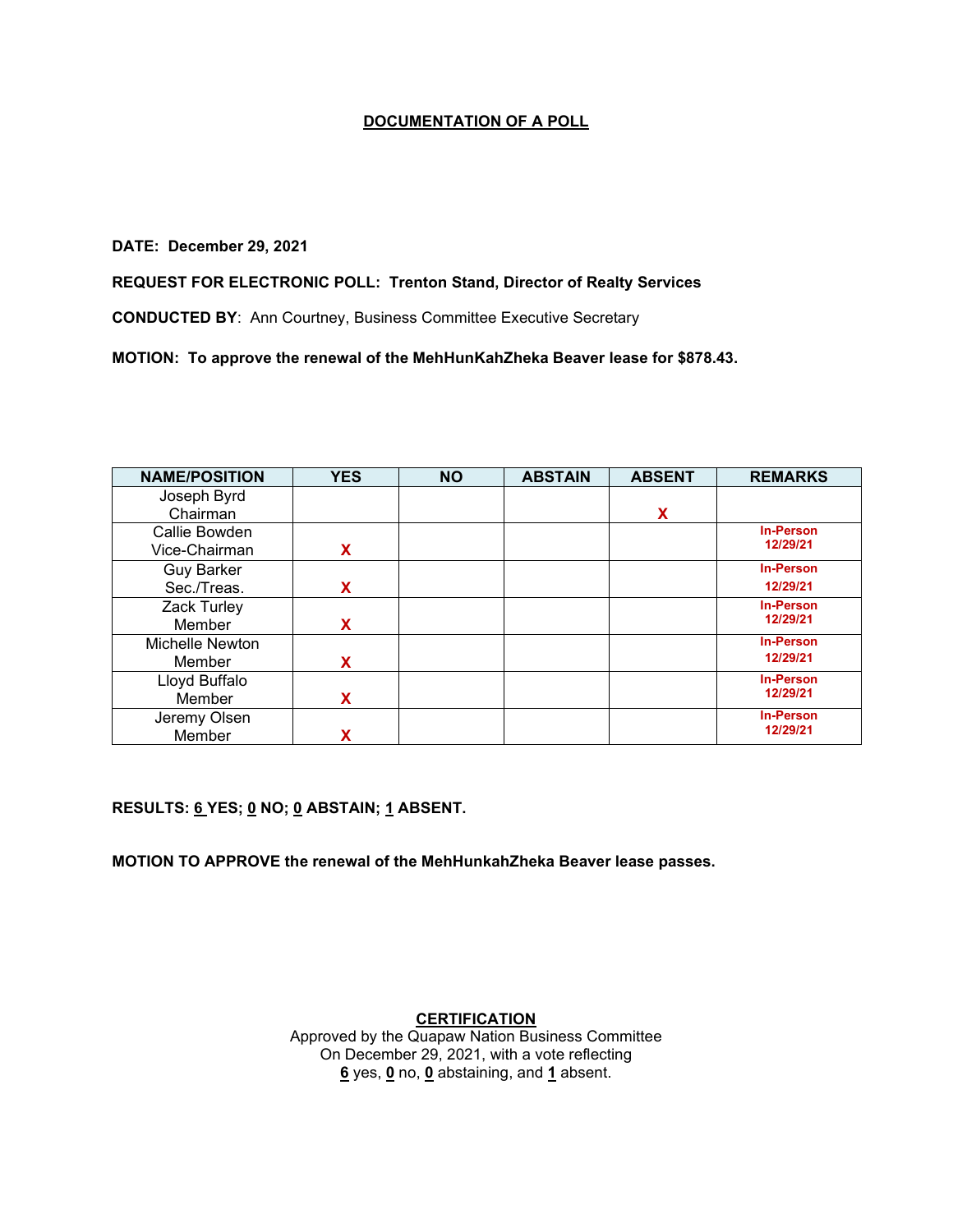#### **DATE: December 29, 2021**

# **REQUEST FOR ELECTRONIC POLL: Trenton Stand, Director of Realty Services**

**CONDUCTED BY**: Ann Courtney, Business Committee Executive Secretary

**MOTION: To approve the renewal of the MehHehTah Clabber lease for \$134.50.**

| <b>NAME/POSITION</b> | <b>YES</b> | <b>NO</b> | <b>ABSTAIN</b> | <b>ABSENT</b> | <b>REMARKS</b>   |
|----------------------|------------|-----------|----------------|---------------|------------------|
| Joseph Byrd          |            |           |                |               |                  |
| Chairman             |            |           |                | X             |                  |
| Callie Bowden        |            |           |                |               | <b>In-Person</b> |
| Vice-Chairman        | X          |           |                |               | 12/29/21         |
| <b>Guy Barker</b>    |            |           |                |               | <b>In-Person</b> |
| Sec./Treas.          | X          |           |                |               | 12/29/21         |
| Zack Turley          |            |           |                |               | <b>In-Person</b> |
| Member               | x          |           |                |               | 12/29/21         |
| Michelle Newton      |            |           |                |               | <b>In-Person</b> |
| Member               | x          |           |                |               | 12/29/21         |
| Lloyd Buffalo        |            |           |                |               | <b>In-Person</b> |
| Member               | x          |           |                |               | 12/29/21         |
| Jeremy Olsen         |            |           |                |               | <b>In-Person</b> |
| Member               | χ          |           |                |               | 12/29/21         |

**RESULTS: 6 YES; 0 NO; 0 ABSTAIN; 1 ABSENT.** 

**MOTION TO APPROVE the renewal of the MehHehTah Clabber lease passes.**